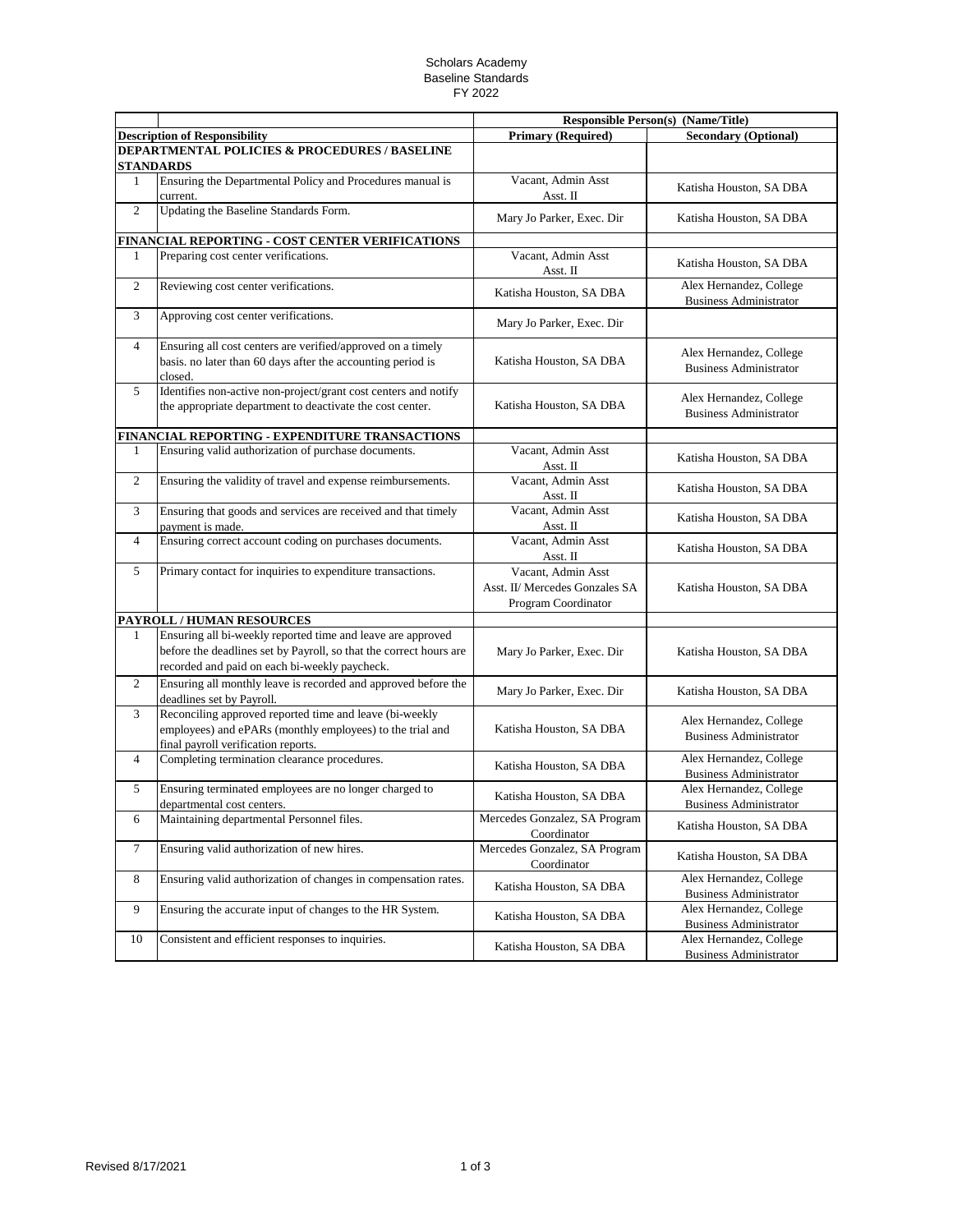## Scholars Academy Baseline Standards FY 2022

|                |                                                                                                                                                                                  |                                              | Responsible Person(s) (Name/Title)                                        |
|----------------|----------------------------------------------------------------------------------------------------------------------------------------------------------------------------------|----------------------------------------------|---------------------------------------------------------------------------|
|                | <b>Description of Responsibility</b>                                                                                                                                             | <b>Primary (Required)</b>                    | <b>Secondary (Optional)</b>                                               |
|                | <b>CASH HANDLING</b>                                                                                                                                                             |                                              |                                                                           |
| 1              | Collecting cash, checks, etc.                                                                                                                                                    | Vacant, Admin Asst Asst. II                  |                                                                           |
| 2              | Prepares Departmental Deposit Form.                                                                                                                                              | Vacant, Admin Asst Asst. II                  |                                                                           |
| 3              | Approves Departmental Deposit Form.                                                                                                                                              | Mary Jo Parker, Exec. Dir                    |                                                                           |
| $\overline{4}$ | Transports deposit to the Cashiers Office.                                                                                                                                       | Vacant, Admin Asst Asst. II                  |                                                                           |
| 5              | Preparing Journal Entries.                                                                                                                                                       | Katisha Houston, SA DBA                      |                                                                           |
| 6              | Verifying deposits posted correctly in the Finance System.                                                                                                                       | Vacant, Admin Asst<br>Asst. II               | Katisha Houston, SA DBA                                                   |
| $\overline{7}$ | Adequacy of physical safeguards of cash receipts and<br>equivalent.                                                                                                              | Vacant, Admin Asst<br>Asst. II               | Katisha Houston, SA DBA                                                   |
| 8              | Ensuring deposits are made timely.                                                                                                                                               | Vacant, Admin Asst<br>Asst. II               | Katisha Houston, SA DBA                                                   |
| 9              | Ensuring all employees who handle cash have completed Cash                                                                                                                       |                                              |                                                                           |
|                | Security Procedures or Cash Deposit and Security Procedures<br>training.                                                                                                         | Katisha Houston, SA DBA                      | Alex Hernandez, College<br><b>Business Administrator</b>                  |
| 10             | Updating Cash Handling Procedures as needed.                                                                                                                                     | Vacant, Admin Asst<br>Asst. II               | Katisha Houston, SA DBA                                                   |
| 11             | Consistent and efficient responses to inquiries.                                                                                                                                 | Vacant, Admin Asst<br>Asst. II               | Katisha Houston, SA DBA                                                   |
|                | PETTY CASH                                                                                                                                                                       |                                              |                                                                           |
| 1              | Preparing petty cash disbursements.                                                                                                                                              | N/A                                          | N/A                                                                       |
| $\overline{2}$ | Ensuring petty cash disbursements are not for more than \$100.                                                                                                                   | N/A                                          | N/A                                                                       |
| 3              | Ensuring petty cash disbursements are made for only authorized<br>purposes.                                                                                                      | N/A                                          | N/A                                                                       |
| $\overline{4}$ | Approving petty cash disbursements.                                                                                                                                              | N/A                                          | N/A                                                                       |
| 5              | Replenishing the petty cash fund timely.                                                                                                                                         | N/A                                          | N/A                                                                       |
| 6              | Ensuring the petty cash fund is balanced after each<br>disbursement.                                                                                                             | N/A                                          | N/A                                                                       |
|                | <b>CONTRACT ADMINISTRATION</b>                                                                                                                                                   |                                              |                                                                           |
| $\mathbf{1}$   | Ensuring departmental personnel comply with contract<br>administration policies/procedures.                                                                                      | Katisha Houston, SA DBA                      | Alex Hernandez, College<br><b>Business Administrator</b>                  |
|                | PROPERTY MANAGEMENT                                                                                                                                                              |                                              |                                                                           |
| 1              | Performing the annual inventory.                                                                                                                                                 | Mercedes Gonzalez, SA Program<br>Coordinator | Mary Jo Parker, Exec. Dir&<br>Katisha Houston, SA DBA.                    |
| $\overline{c}$ | Ensuring the annual inventory was completed correctly.                                                                                                                           | Mercedes Gonzalez, SA Program<br>Coordinator | Mary Jo Parker, Exec. Dir&<br>Katisha Houston, SA DBA.                    |
| 3              | Tagging equipment.                                                                                                                                                               | Mercedes Gonzalez, SA Program<br>Coordinator | Vacant, Admin Asst<br>Asst. II                                            |
| $\overline{4}$ | Approving requests for removal of equipment from campus.                                                                                                                         | Mary Jo Parker, Exec. Dir                    | Ermelinda DeLaVina, Interim Dean<br><b>CST</b>                            |
|                | <b>DISCLOSURE FORMS</b>                                                                                                                                                          |                                              |                                                                           |
| 1              | Ensuring all employees with purchasing influence complete the<br>annual Related Party disclosure statement online.                                                               | Katisha Houston, SA DBA                      | Alex Hernandez, College<br><b>Business Administrator</b>                  |
| $\overline{c}$ | Ensuring all full time, benefits eligible, exempt faculty and staff<br>complete the Consulting disclosure statement online.                                                      | Katisha Houston, SA DBA                      | Alex Hernandez, College<br><b>Business Administrator</b>                  |
| 3              | Ensuring that all Principal and Co-Principal Investigators<br>complete the annual Conflict of Interest disclosure statement for<br>the Office of Research and Sponsored Programs | Katisha Houston, SA DBA                      | Heather Davis, ORSP & Alex<br>Hernandez<br>College Business Administrator |
|                | <b>RESEARCH ADMINISTRATION</b>                                                                                                                                                   |                                              |                                                                           |
| 1              | Verifies that all grant cost centers contain positive budgetary<br>balances.                                                                                                     | Katisha Houston, SA DBA                      | Alex Hernandez, College<br><b>Business Administrator</b>                  |
| $\mathfrak{2}$ | Ensuring that research expenditures are covered by funds from<br>sponsors.                                                                                                       | Katisha Houston, SA DBA                      | Alex Hernandez, College<br><b>Business Administrator</b>                  |